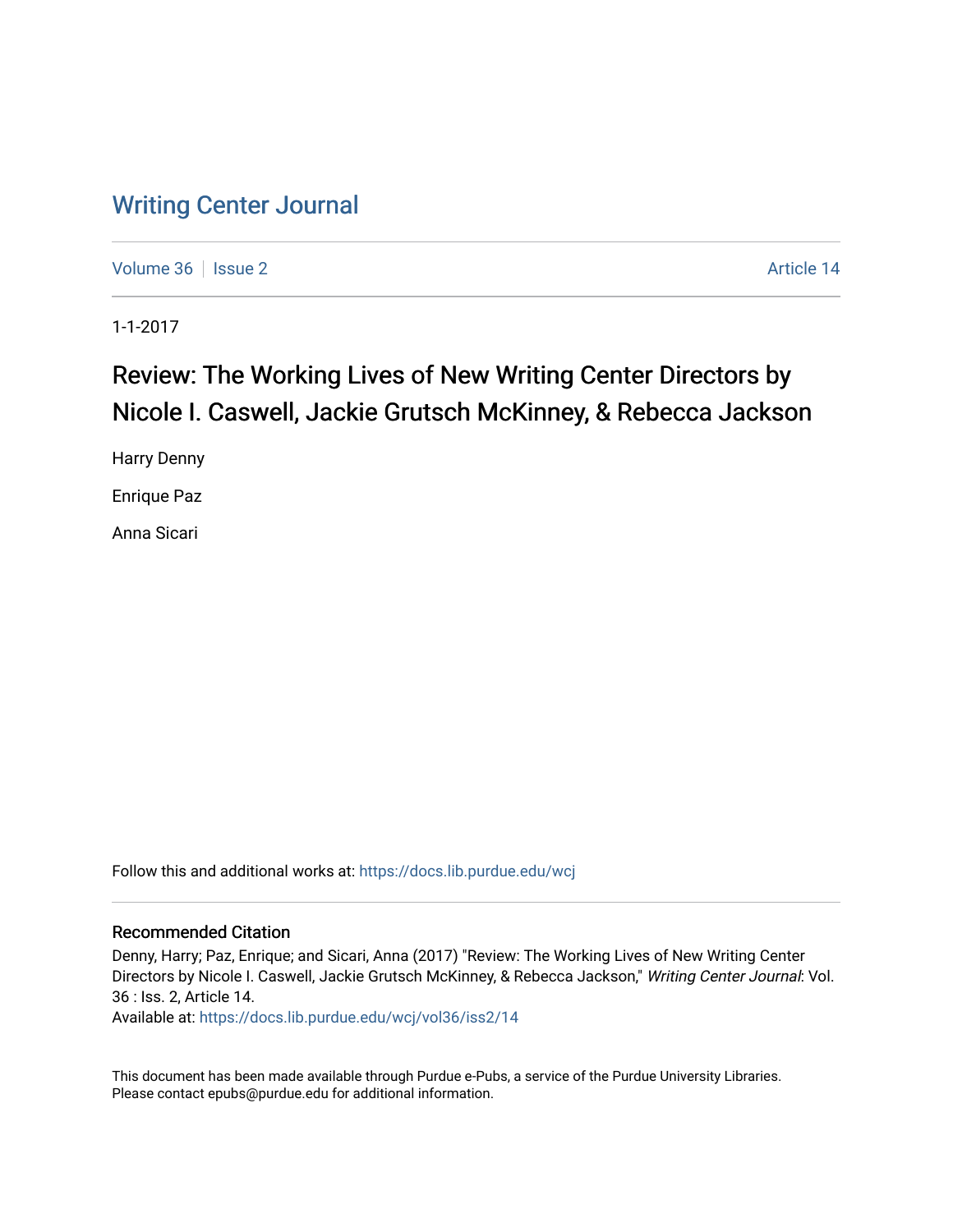Harry Denny, Enrique Paz, & Anna Sicari

 Review: The Working Lives of New Writing Center Directors by Nicole I. Caswell, Jackie Grutsch McKinney, & Rebecca Jackson

 Working in writing centers is a great gig. We get to lead units commit ted to making collaborative learning happen in a host of ways: students gaining access to or refining disciplinary literacies, faculty and admin istration discovering more effective ways for writing to demonstrate learning and transfer, and tutors becoming conscious of their voices as mentors of communities of practice, both disciplinary and sociocultural. Many of us "graduate" from being students who have been tutored in writing centers to serving as writing tutors ourselves; some of us inspired by all of that labor decide to pursue graduate education in and become directors of these amazing units, charged with sustaining and growing these amazing units and all those who teach and learn within

 While our field has plenty of resources for educating tutors, for coaching faculty across the disciplines on using writing for teaching, and even for understanding the complex teaching and learning vari ables and processes around writing, very little is known about what constitutes effective leadership or how writing center directors come

The Writing Center Journal 36.2 | 2017 303

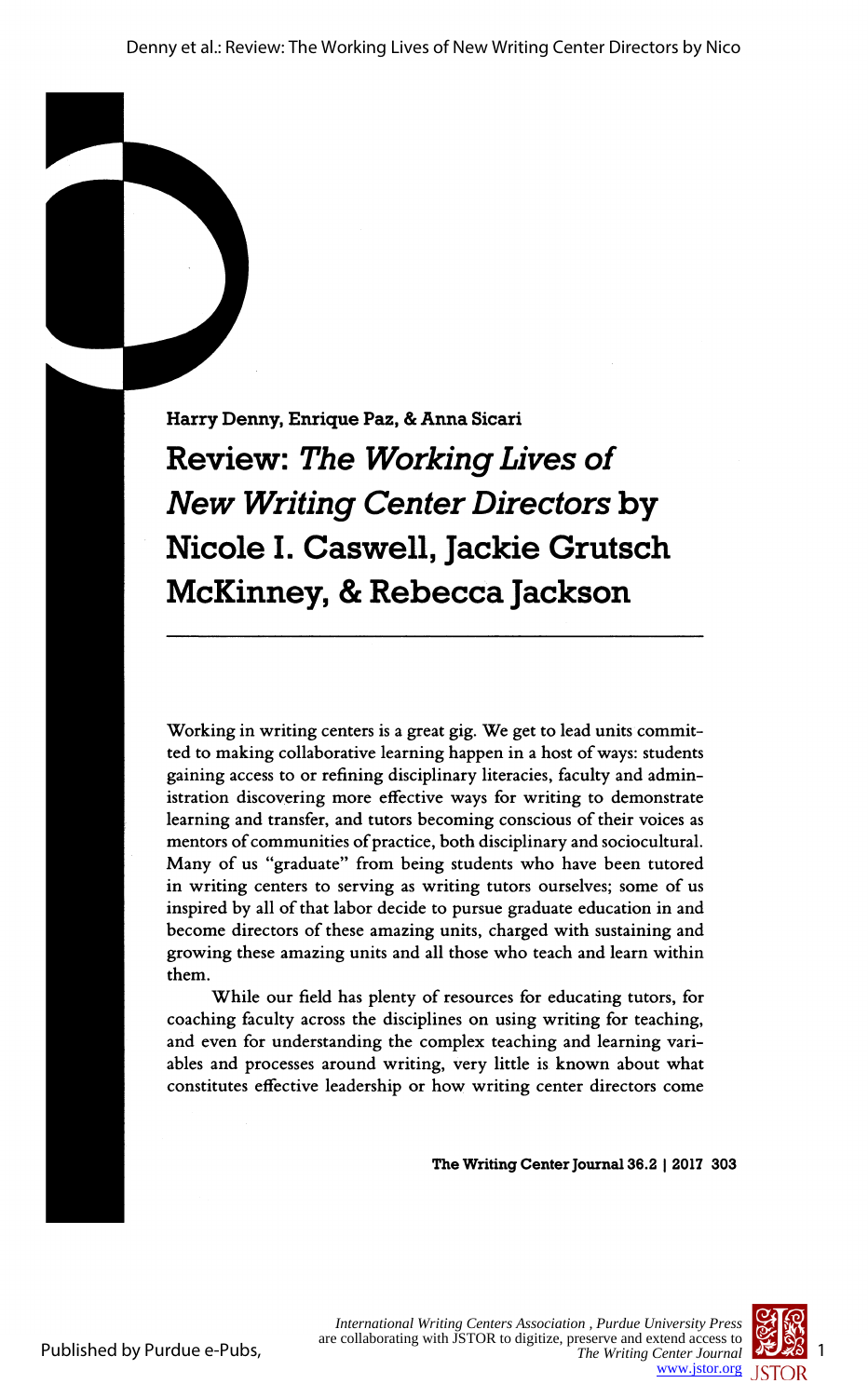to be leaders or effective faculty and administrators. Some scholarship gives us a lay of the land for writing center directorship and provides arguments for recognizing its intellectual labor (Balester & McDonald, 2001; lanetta, Bergmann, Fitzgerald, Haviland, Lebduska, & Wislocki, 2006), and other research speaks to the lived reality of writing center directors already established in their careers and offers implications for the everyday labor and disciplinary status of writing centers (Geller & Denny, 2013). Little is known, however, about the experiences of the novice writing center directors and the lessons they might offer for those who follow them as well as for those who teach those future leaders. The Working Lives of New Writing Center Directors addresses that gap in our field's scholarship and likely will become a foundational text in graduate education.

Working Lives, co-authored by Nicole I. Caswell, Jackie Grutsch McKinney, & Rebecca Jackson (2016), investigates the labor of new writing center directors through a longitudinal qualitative study of nine directors with diverse backgrounds. The authors classify or code their analysis of interviews through three overarching lenses of the labor these new directors engage in: One, disciplinary labor is defined as signaling "participation and membership in a field, a sign that one belongs, seeks to belong, is trying to belong" and involves a wide range of disciplinary involvement, not just the production and dissemination of knowledge; a second, emotional labor, revolves around relationship building and maintenance as well as the ongoing work of managing one's own feelings; and a third, everyday labor, represents the work-a-day world of writing center directors (budgets, personnel, training, reporting, planning, etc.). Following this methods discussion, the text turns toward exhaustive reporting on their interviews with the participants as well as illustrating how each experiences the organizing themes. Caswell, Grutsch McKinney, & Jackson draw all the individual presentations together in a conclusion that makes connections between them and that addresses the current condition for writing center directors, writing center studies, and its future.

 Working Lives documents the experiences of new directors on the job, and that focus resonated with us. We are at different stages of writing center careers: Enrique is in graduate school and will soon expe rience the transition from student to professional in the field, something common to many of the participants in the study. Anna is in the midst of the very phenomenon that the study explores: She is navigating the new waters of the first year on the job after completing graduate school. Harry reflects the relatively senior experience of someone settled into a career, of someone who has had first years on the job at different insti-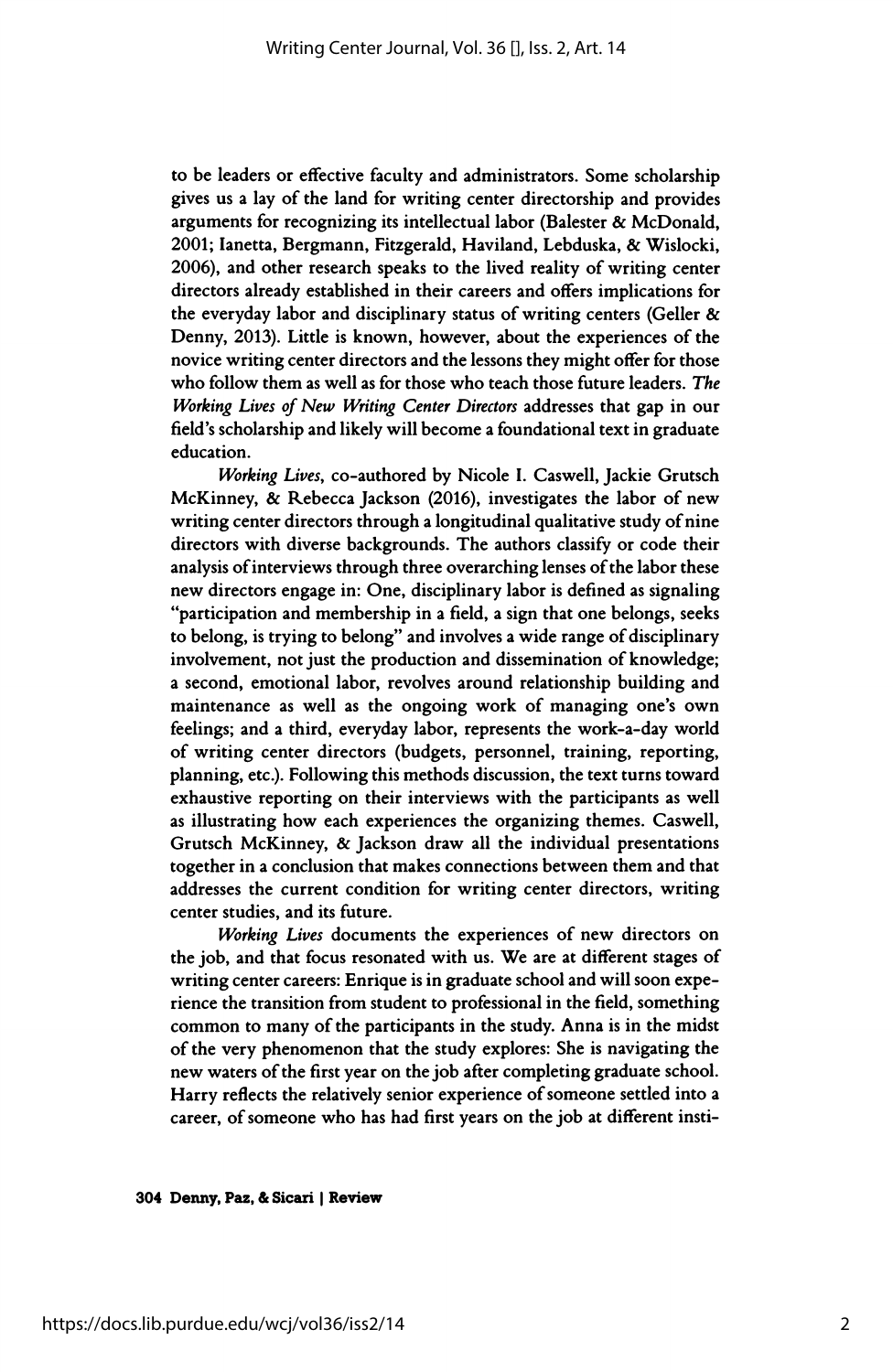tutions, and of someone who teaches and mentors students and former students like Enrique and Anna on their own initial entree into the life of a writing center director. While we had similar reactions to Working Lives, we believe our unique perspectives speak to the range of audiences who might take up this text.

## Enrique's Perspective

 I will soon face the job market. As such, I am often answering questions about my aspirations for an academic job: I want a tenure-track position, right? What research and teaching loads would be ideal? What kind of institution would suit me? And of course, what about a writing center position? This latter question has been quite difficult to answer because I know the asymmetry across writing center positions: Each one can offer an entirely different situation and experience. It seemed to me mysterious what really lies behind each ad asking for writing center director applications. The Working Lives of New Writing Center Directors excited me, as it promised a view into what this work looked like in the day-to-day and across different positions.

 As I read, I saw myself in a handful of Caswell, Grutsch McKinney, & Jackson's research participants. Like Allison, Anthony, or Joe, I will have a PhD in composition and rhetoric. I too have extensive graduate and undergraduate experience in writing centers, both as a consultant and administrator, including graduate coursework on writing centers. I too have conducted writing center research, which I've presented at conferences and am working toward publication. My dissertation re search site also includes writing centers with consultants as participants. I've lined up, just as Allison and Anthony had, to take on a writing center position. But in spite of such preparation, much of the "everyday" work seems obscure or-perhaps worse-idiosyncratic. Each job has its own version of the day-to-day that you can't know until you get there. So I could never really know what I was getting into. Or so I feared.

 Working Lives addresses such concerns gracefully. As the authors make clear in their conclusion, "Though each participant was situated in different settings, different states, and different institutional histories, there were commonalities in the labor they reported to us" (p. 172). Caswell, Grutsch McKinney, & Jackson demonstrate that the labor of a writing center director is not inconsistent. While there are always local concerns and knowledge to take up, most (not all-as the authors caution us against saying) writing center directors will also take up training and working with tutors, establishing new initiatives to sup port college writers, working with faculty to support their teaching of

The Writing Center Journal 36.2 | 2017 305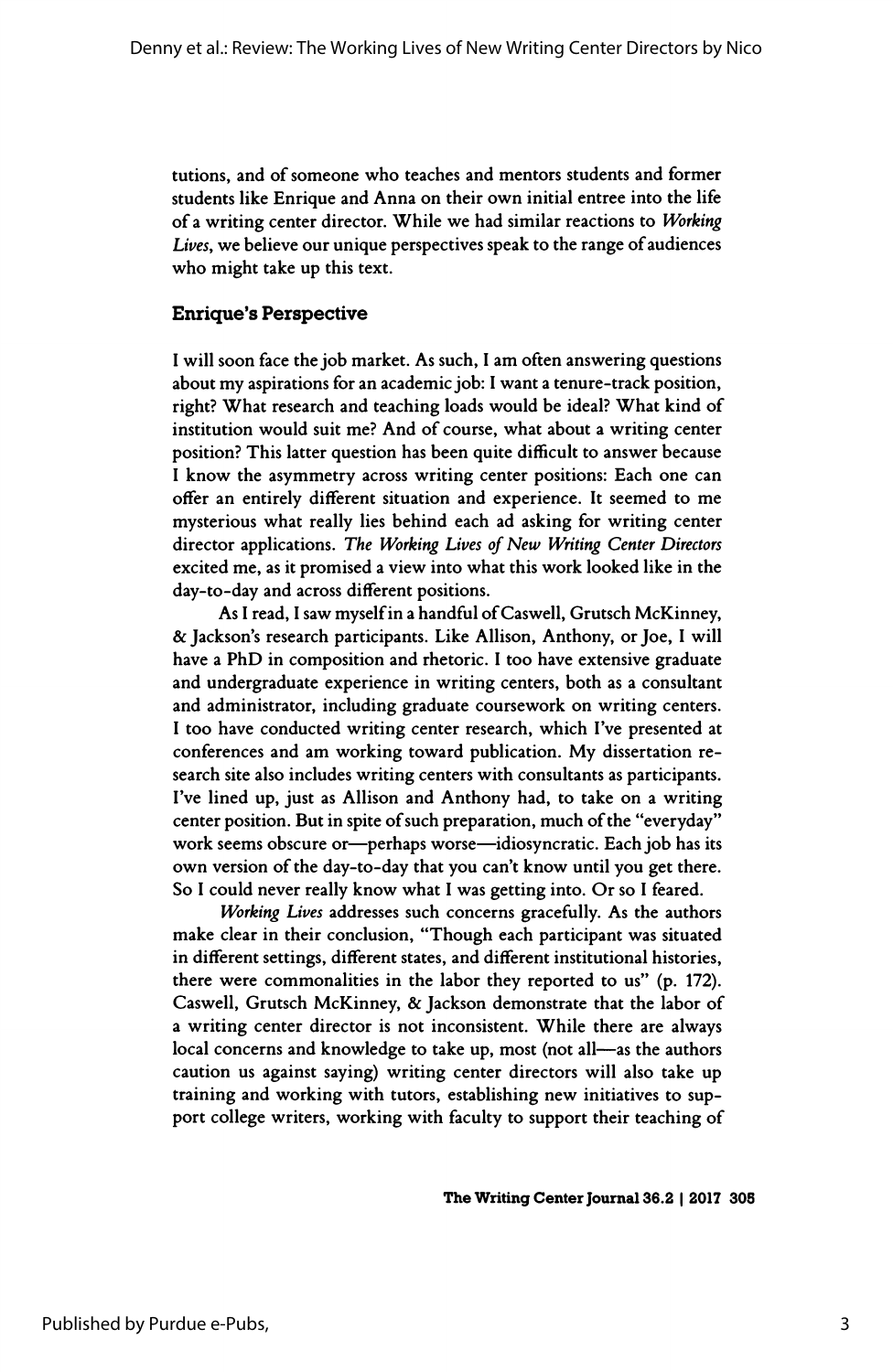writing, assessing their writing center, and engaging with the discipline. The strength of this work lies not just in the overarching view, which Caswell, Grutsch McKinney, & Jackson provide at the end of the book, but rather in seeing these overarching themes play out individually and locally through each of their case studies. The authors intentionally es chew beginning with "a portrait of the typical writing center director" (p. 9), which flattens and generalizes the labor and the people doing it. Instead, the individual case studies offer rich detail of the ongoing work—both the large endeavors and the minutia—of each director. We see Isatta's directing at a historically black college/university in tremen dous depth juxtaposed with Darya's work at a community college and Mandy's high school writing center endeavors. Moving between these and other contexts allowed me as a reader to see the commonalities play out one-by-one, to draw connections and distinctions between each and to see for myself what "the work of directing a writing center" is, as the authors' research question put it (p. 172). By the time I reached the conclusion where these connections were made explicit, they were already evident to me. By zooming in so tightly on these individual directors, Caswell, Grutsch "McKinney, & Jackson did not miss any grander picture. Rather, their work builds a wider picture with every facet meticulously detailed—and all the richer thereby.

 As a graduate student and an aspiring writing center scholar (per haps even aspiring director, if the market is kind), Working Lives offers me a few treasured insights. First, it allows me to project forward and reflect on my own ability: What work am I capable of already? What other preparation do I need? What misconceptions have I had? I look to the experiences of Allison or Anthony to imagine what my own professional life as a writing center director might look like. Second, the obscurities of writing center directorship become visible through these case studies. As some of Caswell, Grutsch McKinney, & Jackson's participants lament, graduate training prepares us for work that engages and applies our disciplinary knowledge, but the everyday labor eschew the administrative, the managerial eschew remains invisible. This text provides an empirical demonstration of this labor for future training and discussion. As such, I believe this text holds much promise for any graduate student interested in writing center studies and their prepara tion and study.

#### Anna's Perspective

 I was very excited when I saw that The Working Lives of New Writing Center Directors was out and even happier when I received a copy of the work to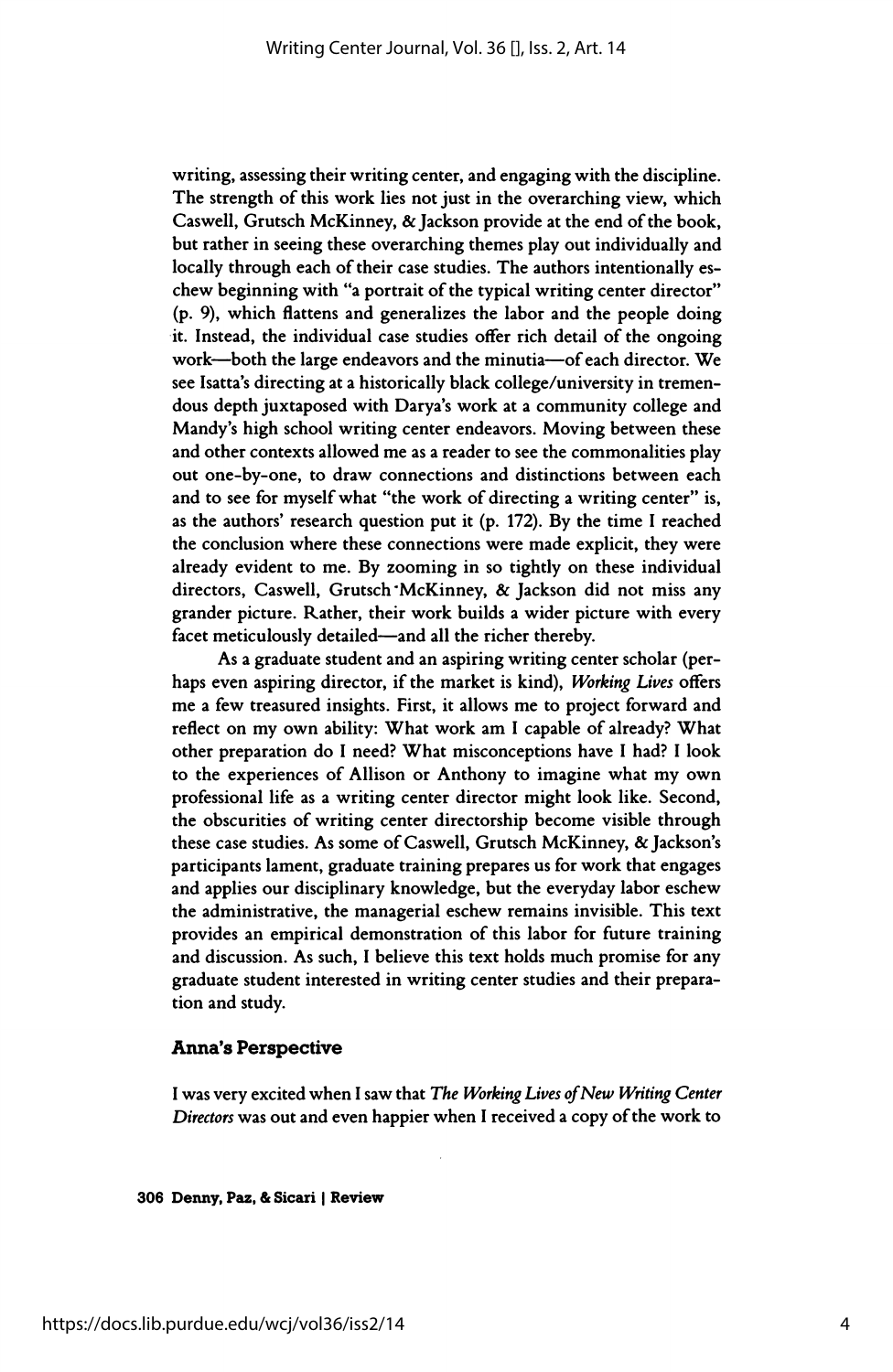review. I first heard about this study from one of the co-authors, Jackie Grutsch McKinney, when she was discussing the theme of emotional labor and the everyday work of the writing center director. At the time she was telling me of their work, I was on the job market and, similar to Allison's story, looking specifically for a tenure-track writing center director position. Writing center work is the work I love to do and is why I decided to pursue a PhD in the first place. I remember thinking how I would love to read that book, as I was nervous at the time about directing my own center, even though I had significant writing center experience and close mentoring relationships with several national figures in the field. As the authors write in their introduction about the purpose of their study, "to see who new writing center directors really were and how those directors really worked ... to hear their voices and privilege their experiences ... to understand them within their own contexts" (p. 9), I felt a need to hear the stories of relatively junior writing center directors who navigated their institutional contexts and best positioned their writing centers. This was work that needed to be done, and I wished I had the book with me as I was preparing for the job market.

 Flash forward a year later, I am currently a new director of a large writing center and am appreciative of the timing of the publi cation of the work. On one of my very first days at work, a person in upper administration talked with me about my curriculum vitae and proclaimed, "I did not even know you could get a PhD in writing centers!" I thought about this as I was reading the introduction of the work, when Grutsch McKinney was recalling a member of a search committee she was interviewing for telling her that "anyone can direct a writing center" (p. 11). Working Lives, to me, is important work in making visible the invisible intellectual labor of the writing center di rector—the disciplinary knowledge and expertise that is needed for this position (whether one comes to the job prepared with such knowledge or learns as they go along). As a new writing center director entering into- an already well-established and large center, I found this book to be helpful in navigating the everyday, and sometimes overwhelming, work that is required of the director-from mentoring graduate students to educating consultants and being asked to run workshops by different institutional units. Similar to Allison and Joe, I have an additional pres sure to publish as I lead a busy writing center, and I, too, find myself having difficulty pursuing my own research because of the everyday emotional labor required of me. As the authors discuss this tension that tenure-track writing center directors face, they help make aware the importance of scholarship in gaining further disciplinary knowledge to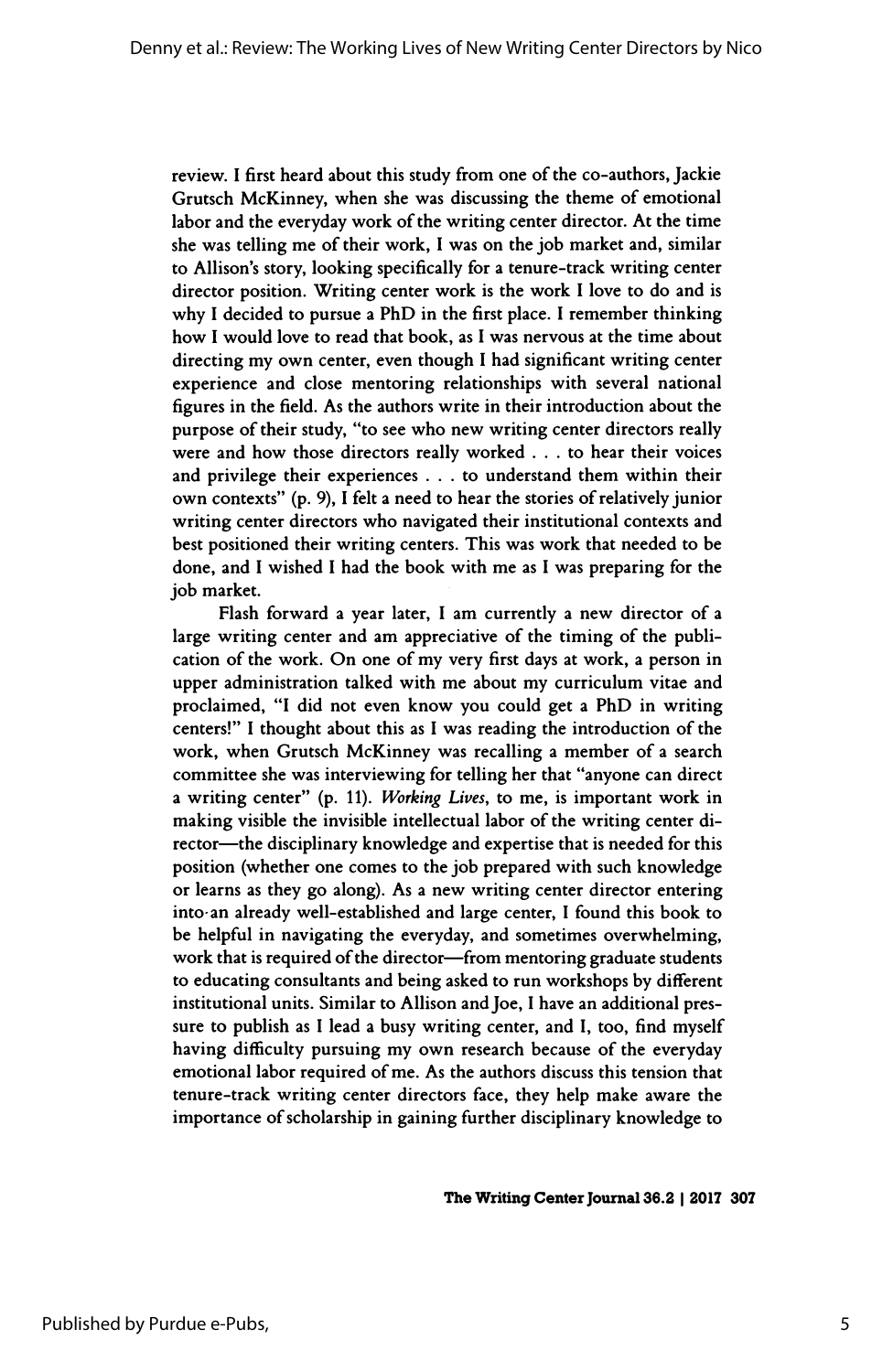contribute to both the institution and the field. The authors point to an issue of labor that the writing center field faces, with the administrative and leadership duties required, drawing from Anne Ellen Geller & Har ry Denny's (2013) award-winning article "Of Ladybugs, Low Status, and Loving the Job" and through reading case studies of colleagues, I feel comforted to know I am not alone in this struggle. Through reading the different chapters, I feel I have gained knowledge in not "balancing" all the work but prioritizing the work according to what is most pressing and necessary to my professional identity and my center. While the authors were successful in avoiding prescriptive advice based on lore, I did gain concrete knowledge that will help me when I enter my first year in a tenure-track position.

 The two research questions that drove their study, "Who directs writing centers?" and "What is the work of directing a Writing Cen ter?," produced important insight into a serious gap in the field: We talk about the labor of the job, but what does it actually look like for the director (and who is the director of the writing center, anyway)? I think their research questions helped me wrestle with a new question I have found myself asking while simultaneously directing a center: "Why do I want to be a writing center director?" As I read the line, "most of our participants fell into this line of work serendipitously" (p. 3), I found myself needing to put the book down and reflect. As the data indicates, there seems to be a need of belonging to the institution for one to be successful, and as the data also shows, this sense of belonging does not seem to happen everywhere as only five of the nine participants remained in their positions as writing center directors. Why would one intentionally pursue this line of work? Why am I? To return to the find ings of the work and to why I find myself returning to writing centers throughout my academic career, it is the mentorship that the writing center promotes that seems to be an underlying thread in each of the case studies. Whether we want to define mentorship as emotional labor or not, mentorship seems to be a big reason as to why I, and other writing center directors, stay in the job. This work is a significant contribution to the field, offering a detailed landscape of the current nature of writing centers and the everyday work of a writing center director.

 While the book portrays the professional lives of these nine people, I could not help but think of other aspects of these participants and their identities. For instance, I could not help but think of Isatta's race and of how this intersects with her form of mentorship with her consultants or of Anthony's gender and of how this informs his ability to navigate po litical waters so well, particularly with upper administration. I wonder if age played a factor for Sara when she expressed difficulty working with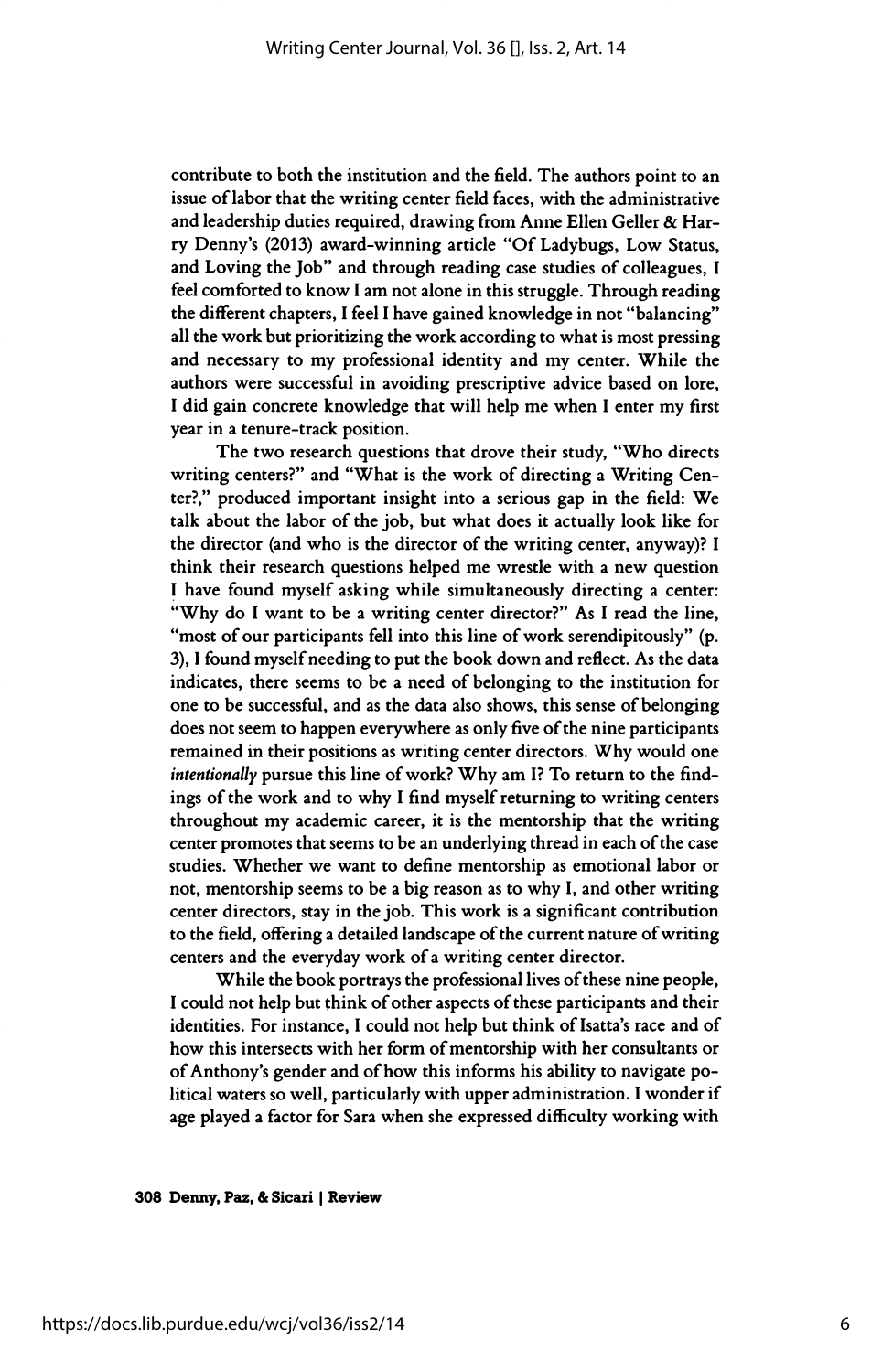graduate students. When reading these case studies, I wondered if it is possible to separate the personal from the professional or to not address race, class, gender, sexuality, faith, and other aspects of one's identity. This is a question that I think should be asked, and I believe The Working Lives provides an excellent model for future qualitative studies to take up issues of identity and the writing center director.

## Harry's Perspective

 Working Lives possesses a face validity, both from the perspective of my own experiences as a "first year" or new writing center director and from the standpoint of witnessing students of mine seek out and obtain positions as new writing center directors. The types of institutions that the participants represent dovetail with those my students or I have worked at: mainly regional comprehensive universities, small liberal arts colleges, two-year institutions, and high schools. For each of them, we have had to learn institutional history; understand personnel, their stakes, and their needs; know how to negotiate the unwritten protocol of departmental and university supervision; and develop and implement a vision that enacts their brand of leadership, one-to-one mentoring, and the broader "labor" of writing centers. I was most struck by how Working Lives captures the sometime fraught nature of the work, the vulnerability of a new director, and the liminality and precariousness of academic workplace relationship-with peers, with tutors, with supervisors or senior colleagues. I remember learning (and continuing to learn) that friendships are risky enterprises, while colleagues can be strategic relationships.

 Liminality is ubiquitous. Working Lives forces us to consider in what ways is a new director a middle manager in academe, or how pedagogical expertise serves to compartmentalize for one audience and grant cred in another. A new writing center director never feels complete security in any move. They think: "Who will I run afoul of if I do this, what unwritten protocol will I discover if I make this decision, how will this decision influence others?" All that angst about decision making and relationship building (even maintenance) give readers pow erful, rich insight on the intense emotional labor endemic to new and veteran writing center directors alike. While graduate school courses and teaching assignments in writing centers can provide students with experience on what the authors term the "everyday labor" of writing center work, Working Lives provides fodder for tangible conversations about how someone would react to a range of tough situations (difficult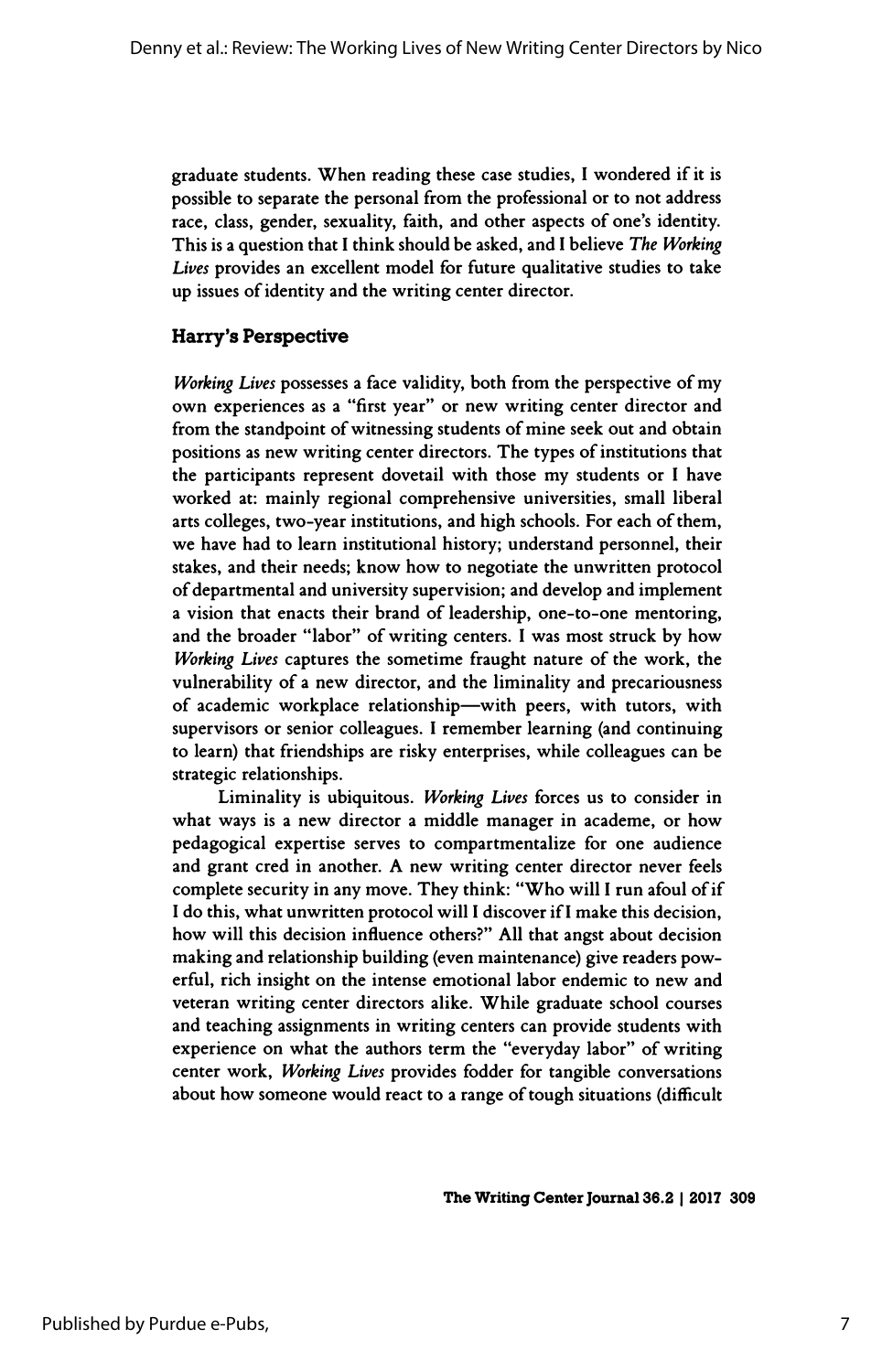departmental chairs, recalcitrant staff, shifting institutional priorities, jealous colleagues, etc.).

 While the authors of Working Lives and I have all been active agents of disciplinary labor, the limited role scholarship played in the participants' work makes me wonder what that minimal engagement means. What do we do when most writing center directors are confined to campus and the bubbles of the local? If disciplinary engagement is op erationalized as attending a conference or reading WLN or the Wcenter listserv, what are the consequences? Perhaps it means posting an email message to the collective hive instead of conducting a literature review or exploring appropriate research methods for answering and honing a guiding question or scholarly agenda. For the students I prepare, I worry whether I am preparing them appropriately: My colleagues and I foreground research engagement, challenge students to make course work a proving ground for a research pipeline, and mentor our students to create intellectual community. The participants reflect a different reality where pragmatics and strategic planning and engagement rule the day, where surviving the day, the week, or the semester dominates one's thinking. It's a curious dissonance for those of us training future directors at A AU institutions, or more broadly at Research l's: Few of our schools have faculty writing center directorships, most being hybrid or staff positions. Yet, we churn out students who are interpolated in our mindsets, but face institutional realities with very different priorities or ways of operating. In my own institution, some in administration judge our success by the perceived quality job placements at peer or aspirational institutions, not in those different (or "lesser") than us. That said, I know firsthand and have witnessed the difficulty of negotiating a working life that involves an expansive notion of disciplinary labor alongside the emotional and everyday labor this book documents so well. That pressure, that juggling, that exhilaration is just not present in this text. I don't know whether that absence is an omission or a recognition of the reality of the current state/status of writing center directors at research extensive or intensive universities.

### Come Together, Right Now: Working Lives Sets a Course for the Future

 Our individual reactions complement the shared assessment of Working Lives we possess. We remain curious about what this text teaches us about the role of research and scholarship and whether we ought to be worried that its production might get reserved to an exclusive club. Ironically, the authors themselves represent writing center directors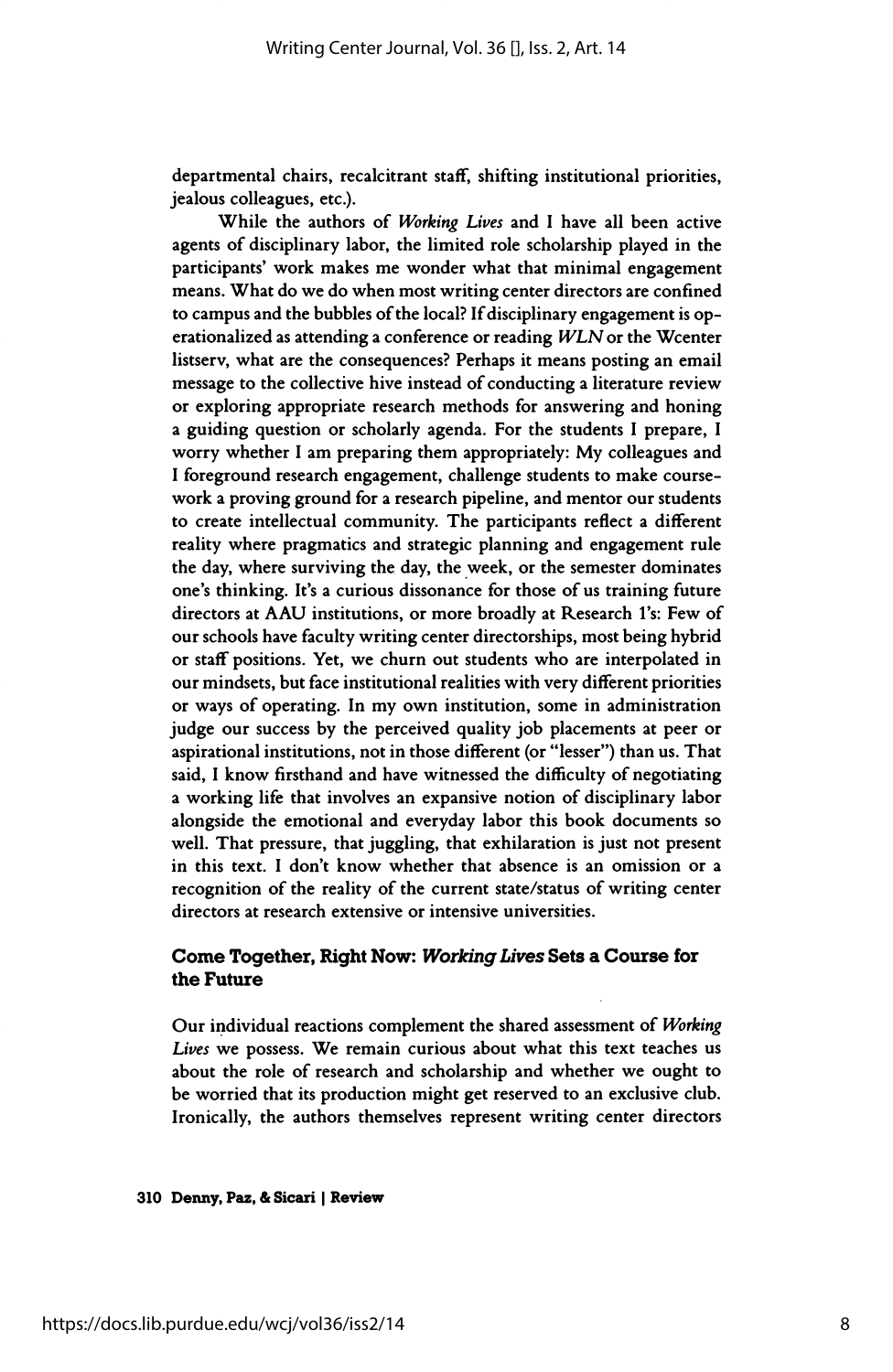at "full-service" institutions that emphasize teaching, service, and re search. We wanted to hear how their own experiences dovetail or depart from the object lessons that their participants reveal. As we have done in this review, connect our own experiences and concerns within writing centers, we wish we heard from the authors themselves, particularly in the conclusion, on the role scholarship plays in their work as writing center directors. The reviewers of this work are invested in scholarship and the production of disciplinary labor and yet, the findings of this work indicate that this is not a concern for most of the new writing center directors in this study. What does that suggest about the future landscape of the field?

The research in Working Lives begs for replication in a whole host of contexts and along a range of variables. As we have suggested all along, the writing center directors that we do not witness here need to be explored: How does leadership and scholarship happen where writing center directors must juggle an even more complex set of relationships? How does our work compare with that of other writing program ad ministration sorts of labor? How does this work intersect with other aspects of identity or perspective (e.g., race, gender, nationality, class, language)? We are drawn to thinking about how we might replicate the study to document the realities and needs of writers traversing our writing centers and future writing center practitioners and scholars. We are excited by the future research this book can produce.

 Despite the questions or doubts we are posing, we each applaud this collection. It presents necessary case studies of experiences that have not been explored in writing center studies. The Working Lives of New Writing Center Directors is an important read not only for the writing cen ter community but for the field of writing program administration, as it demystifies the all-encompassing work that is often done by a writing center director and shows how writing center directors are often the sole "writing experts" at an institution. Although the reviewers of this work are at different stages in their academic careers, we each gained new insight on what it means to direct a writing center or mentor a new colleague in the field. This work would be an excellent read for a graduate student pursuing a career in writing centers, a faculty member tasked with teaching a course on writing program administration work to graduate students, and certainly, a new writing center director. The data from this study certainly is rich and allows for readers to theorize their own findings from the text, as well as gain insight from the authors' own conclusions.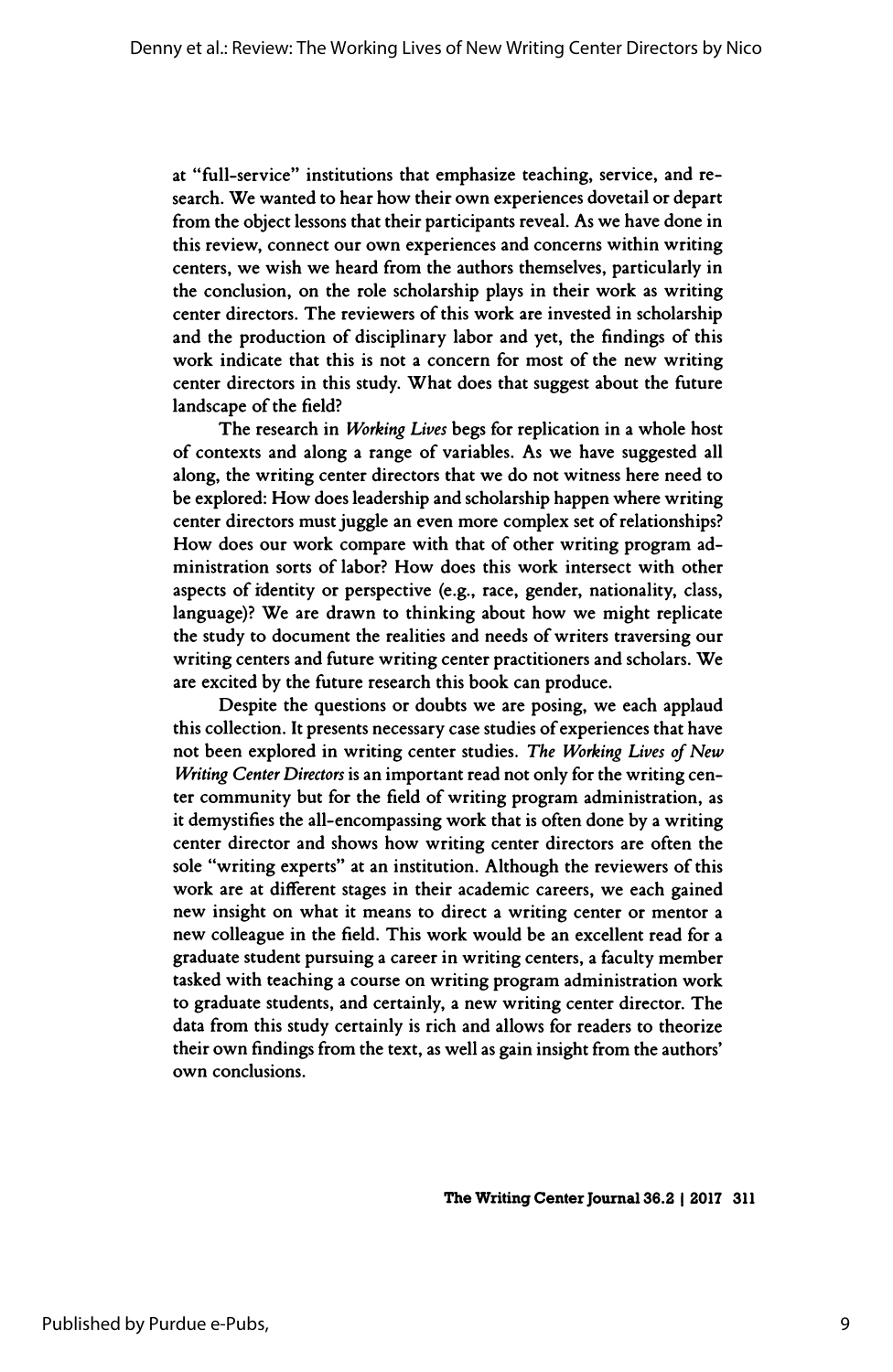Harry Denny is Associate Professor of English and Director of the Writing Lab at Purdue University. Harry's scholarship focuses on writ ing center theory and practice, cultural studies and research methods. Harry is the author of Facing the Center: Towards and Identity Politics of One-to-one Mentoring, and a co-editor of a forthcoming collection, Out in the Center: Public Controversies, Private Struggles (with Lila Naydan, Rob Mundy, Richard Sévère, and Anna Sicari), both with Utah State University Press.

 Enrique Paz is a doctoral candidate in Miami University's Composi tion and Rhetoric program. He also serves as co-editor of the IWCA Update, IWCA's membership newsletter. His dissertation examines how students define writer identity and how they negotiate their own writing identities within their communities of practice.

 Anna Sicari is an Assistant Professor of English and Director of the Writing Center at Oklahoma State University. Anna's scholarship fo cuses on writing center theory, writing program administration, and feminist leadership. Anna is a co-editor of a forthcoming collection, Out in the Center: Public Controversies, Private Struggles (with Harry Den ny, Lila Naydan, Rob Mundy, and Richard Sévère), with Utah State University Press.